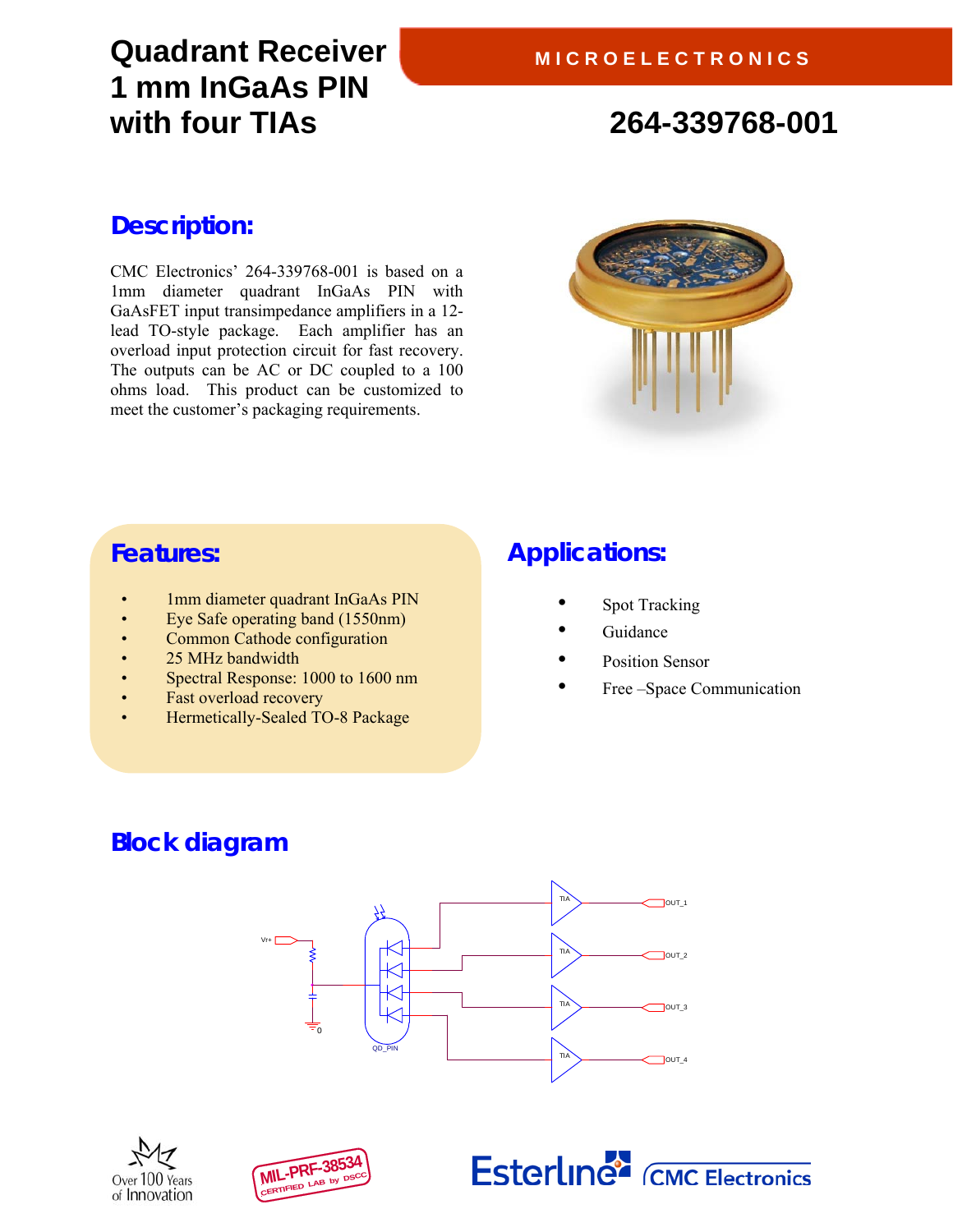# **Quadrant Receiver 1 mm InGaAs PIN with four TIAs 264-339768-001**

### Electro-Optical Characteristics at T<sub>A</sub>=22°C

Unless otherwise specified: V+=5V, V-=-5V, VR =  $+5V$ ,  $R_L$ =100 $\Omega$ , (DC coupled)

| Parameter/Condition                                                                  | Min.          | Typ.            | Max.   | Unit.                             |
|--------------------------------------------------------------------------------------|---------------|-----------------|--------|-----------------------------------|
| Responsivity<br>$1060$ nm<br>1550 nm                                                 | 55<br>85      | 65<br>100       |        | kV/W<br>kV/W                      |
| Noise Equivalent Power (NEP = $E_n/R$ )<br>1550 nm                                   |               | 2               | 3      | $pW/\sqrt{Hz}$                    |
| Output Spectral Noise Voltage Density $(E_n)$ :<br>Average over 100 kHz to $f_{3dB}$ |               | 200<br>10<br>30 |        | $nV/\sqrt{Hz}$<br>Ω<br><b>MHz</b> |
| Rise Time (10-90%)<br>Fall Time $t_F$ (90-10%)                                       |               | 12<br>12        |        | ns<br>ns                          |
| Linear Output Voltage Swing (Pulse)                                                  | 1.5<br>$-0.5$ | 2.5<br>$\theta$ | 0.5    | V<br>V                            |
| Vout recovery within V initial<br>At 1mW, 15ns pulse<br>1.0 us after pulse start     |               | $-20$           | $-40$  | mV                                |
| Supply current<br>$V^+$<br>$V -$                                                     |               | 80<br>70        |        | mA<br>mA                          |
| Channel-to-channel crosstalk<br>Quadrant Uniformity                                  |               | $\overline{2}$  | 5<br>5 | $\frac{0}{0}$<br>$\frac{0}{0}$    |
| Rf (Internal each TIA)                                                               |               | 110             |        | $k\Omega$                         |

## **Absolute-Maximum Ratings, Limiting Values**

| Photodiode Total Current (All temp.)                                            | 200<br>10  | uA<br>mA                 | Preamplifier Voltage:<br>V+ Max<br>V- Max | - V<br>6<br>6<br>$\vee$                 |
|---------------------------------------------------------------------------------|------------|--------------------------|-------------------------------------------|-----------------------------------------|
| Incident Radiant Flux, $OM$<br>Average value<br>Peak value, 20ns pulses < 100Hz | 200<br>100 | uW<br>kW/cm <sup>2</sup> | <b>Ambient Temperature:</b>               | $-55$ to $+125$ °C<br>$-40$ to $+85$ °C |